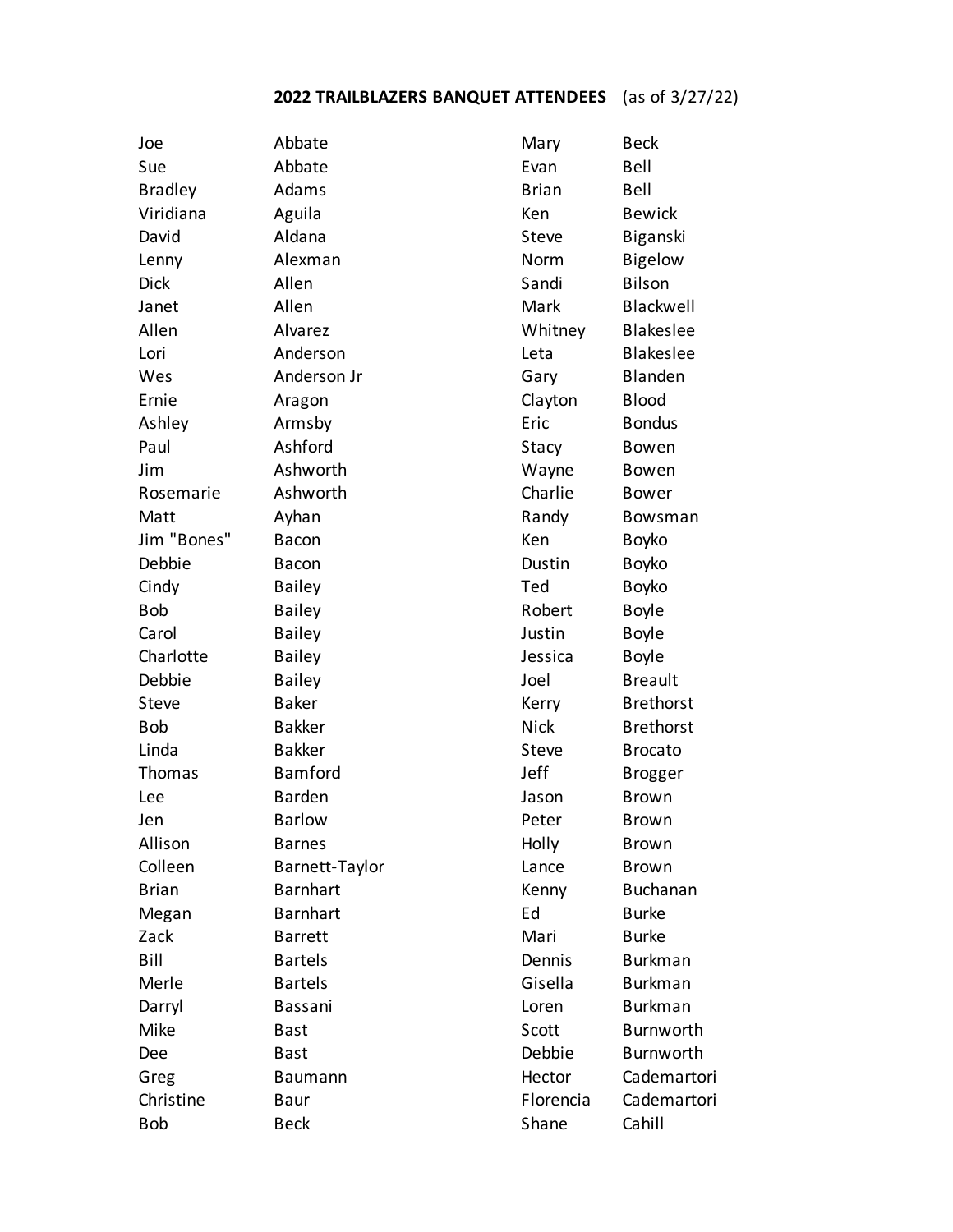| John           | Calicchio   | Susan        | Deal          |
|----------------|-------------|--------------|---------------|
| Donna          | Call        | <b>Steve</b> | Delorenzi     |
| Chet           | Call        | David        | Dewhurst      |
| Scott          | Cameron     | Mark         | Dickinson     |
| Jessica        | Campbell    | Tony         | Dodge         |
| Cheryl         | Carmichael  | Yve          | Dollison      |
| <b>Bob</b>     | Carnahan    | <b>Steve</b> | Dozier        |
| <b>Brandon</b> | Carnahan    | Dave         | Duarte        |
| Chris          | Carter      | Paul         | Duchene       |
| Karen          | Carter      | Ryan         | <b>Dudek</b>  |
| Jeff           | Case        | Don          | <b>Dudek</b>  |
| Dean           | Case        | Terri        | Duepree       |
| Andre          | Castanos    | Scott        | Dunlavey      |
| Eddie          | Castro      | Alexia       | Dunlavey      |
| <b>Billie</b>  | Cerovac     | Ken          | Durr          |
| Mike           | Chamberlain | Jennifer     | Durr          |
| Joyce          | Chamberlain | Dave         | Echert        |
| Lee            | Chapin      | Stu          | Egli          |
| Gary           | Chaplin     | Steve        | Elstins       |
| Rob            | Chufo       | Don          | Emde          |
| Tom            | Clark       | Nancy        | Emde-Steward  |
| Steve          | Cole        | Don          | Emler         |
| Joe            | Colombero   | Hope         | England       |
| Zac            | Commans     | Donna        | England       |
| Kevin          | Conroy      | Liz          | Englese       |
| Paul           | Cooper      | Guest        | Ernie Aragon  |
| Shawn          | Cooper      | Debbie       | Evans Leavitt |
| Mike           | Cowan       | Jim          | Eveland       |
| Scott          | Cox         | Thor         | Faber         |
| Gary           | Crandall    | Lee          | Fabry         |
| Kathy          | Cruz        | David        | Fair          |
| Anna           | Culmer      | Jack         | Faria         |
| Dan            | Culmer      | <b>Bryon</b> | Farnsworth    |
| Mike           | Curtis      | Susie        | Farnsworth    |
| <b>Bob</b>     | Cutler      | Doug         | Farrell       |
| Jennifer       | Darling     | Neil         | Fergus        |
| Chance         | Darling     | Bill         | Findiesen     |
| Roger          | De Coster   | <b>Steve</b> | Fischer       |
| Kaarina        | De Coster   | Sue          | Fish          |
| Philippe       | de Lespinay | Diane        | Fish Murphy   |
| Kathryn        | de Lespinay | Gary         | Fisher        |
| Marcus         | De Luco     | David        | Fisher        |
| Leslie         | De Luco     | Paul         | Flanders      |
| Amos           | Deacon      | John         | Flanders      |
| Jim            | Deal        | Kevin        | Foley         |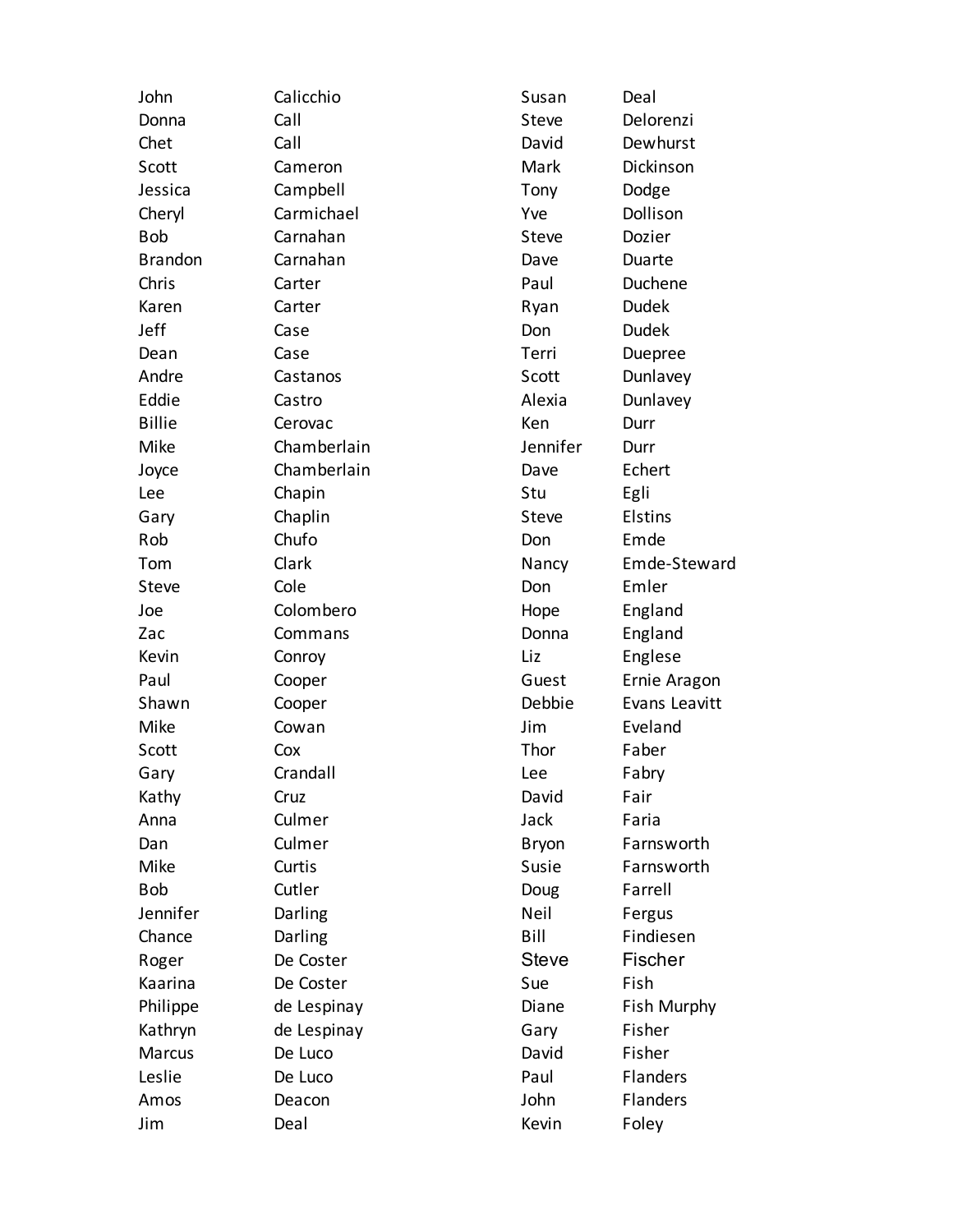| Nancy          | Foote            | Kenny         | Hansen          |
|----------------|------------------|---------------|-----------------|
| <b>Barney</b>  | Foster           | Dave          | Hansen          |
| Gerald         | Foster           | Donnie        | Hansen          |
| Angela         | Fowler           | Rebecca       | Hansen          |
| Todd           | Fox              | Joshua        | Hansen          |
| <b>Brett</b>   | Frank            | Catlin        | Hansen Munio    |
| Susie          | Frenchman        | Greg          | Hanson          |
| Dave           | Friedman         | Carl          | Haren           |
| Mitch          | Friedman         | Rick          | Haren           |
| Steele         | Friedrich        | Nina          | Harper          |
| Tracy          | Friedrich        | lan           | Harrison        |
| Dominique      | Froesch          | Penny         | Harrison        |
| Nicole         | Froesch          | Hannah        | Harte           |
| Walt           | Fulton           | Anne          | Harte           |
| John           | Gardner          | Houston       | Harte           |
| Maria          | Gardner          | Ken           | Harvey          |
| Mike           | Garrett          | <b>Brenda</b> | Harvey          |
| Paul           | Garson           | Mike          | Hastings        |
| Jill           | Gass             | Ron           | Heben           |
| Georga         | Gautreau LaPorte | Scott         | Heidbrink       |
| Bill           | Getty            | William       | Hellfritsch     |
| Marla          | Getty            | John          | Hemer           |
| Tony           | Giamberdino      | James         | Henderson       |
| Pat            | Giamberdino      | Mark          | Henry           |
| Dennis "Mouse" | Gildehaus        | Jorge         | Hernandez       |
| <b>Bruce</b>   | Gilevich         | Tom           | <b>Hicks</b>    |
| Dain           | Gingerelli       | Malcolm       | Hill            |
| Alan           | Gingerelli       | John          | Hinz            |
| <b>Broc</b>    | Glover           | Shannan       | Hinz            |
| Ken            | Goddard          | Tony          | Hirsch          |
| Taylor         | Goss             | Ron           | Hlavka          |
| Kerry          | Graeber          | Charlie       | Hobbs           |
| Doug           | Grant            | <b>Bryar</b>  | Holcomb         |
| Ken            | Green            | Steve         | Holl            |
| Vickie         | Green            | Jim           | Holley          |
| Jim            | Gregory          | Mark          | Homchick        |
| Andrea         | Gros             | Lonny         | Hood            |
| Richard        | Haight           | Andrew        | Horton          |
| Charles        | Halcomb          | Tom           | Horton          |
| Kim            | Hamby            | Bill          | Howell          |
| Joe            | Hamby            | Chip          | Howell          |
| Bo             | Hamby            | Todd          | Huffman         |
| Tobin          | Hamby            | Cyndy         | Hull            |
| Lindsey        | Hamby-Real       | <b>Billie</b> | <b>Hutchins</b> |
| Mike           | Haney            | Rick          | <b>Hutchins</b> |
|                |                  |               |                 |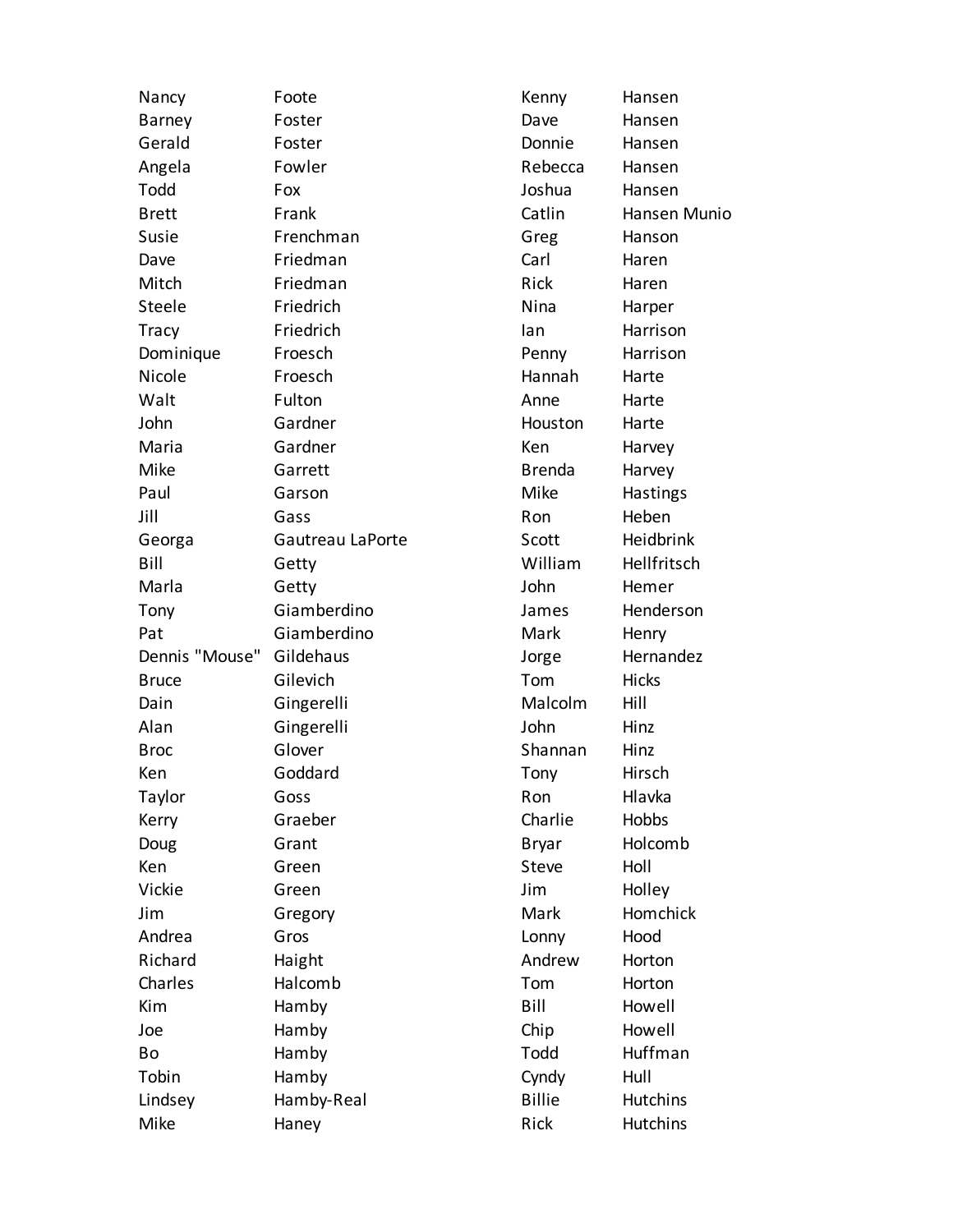| Meg         | <b>Hutchins</b> | Mert         | Lawwill     |
|-------------|-----------------|--------------|-------------|
| Rob         | lannucci        | Joe          | Lawwill     |
| Mike        | lannucelli      | Kailey       | Lawwill     |
| Richard     | lge             | Lane         | Leavitt     |
| Drew        | Immiti          | Robin        | Lee         |
| Sandra      | Innis           | David        | Lenkowsky   |
| Avery       | Innis           | Bill         | Lewis       |
| Eric        | Jenson          | Mike         | Lewis       |
| David       | Johanson        | Scott        | Link        |
| Mabel       | Johanson        | Dwayne       | Lock        |
| Mike        | Johns           | Joy          | Lock        |
| Paul        | Johnson         | Tim          | Lothamer    |
| Dennis      | Johnson         | John         | Lundgren    |
| Andy        | Johnson         | Teresa       | Lundgren    |
| Sandi       | Johnson-Weidler | Keith        | Lynas       |
| Dale        | Jones           | Harold       | MacDonald   |
| Chris       | Jonnum          | Joey         | Madrigal    |
| Dave        | Joyce           | Debbie       | Madsen      |
| Tracey      | Joyce           | Mike         | Maely       |
| Ron         | Joyner          | Dave         | Maestrejuan |
| Joanna      | Kaczmarek       | Davis        | Martin      |
| Dennis      | Kanegae         | Mike         | Martinez    |
| Tara        | Karlsson        | Keith        | Mashburn    |
| Ulf         | Karlsson        | Debbie       | Matthews    |
| Rob         | Katsura         | <b>Bob</b>   | Maynard     |
| <b>Kirk</b> | Kearney         | Shawn        | McConnell   |
| Dean        | Keith           | Robynn       | McConnell   |
| Charlie     | Keller          | <b>Bruce</b> | McDougal    |
| Richard     | Kimes           | Laura        | McDougal    |
| Perry       | King            | Mike         | McGill      |
| Pat         | Knopp           | Kelly        | McGill      |
| Jeff        | Konicke         | Doug         | McIntyre    |
| Mike        | Konle           | Tim          | McIntyre    |
| Yoshi       | Kosaka          | Scott        | McKay       |
| <b>Brad</b> | Lackey          | Dan "Goat"   | McKinney    |
| Lori        | Lackey          | Jimmy        | McIlvane    |
| Elizabeth   | Lahey Hirsch    | <b>Bobby</b> | mercer      |
| Rod         | Lake            | Nancy        | Mercer      |
| Marci       | Lake            | <b>Bob</b>   | Messer      |
| Bill        | Landers         | Chuck        | Miller      |
| Dave        | Langford        | Ryan         | Miller      |
| Larry       | Langley         | David        | Miller      |
| Andre       | LaPlante        | Marty        | Miller      |
| Danny       | LaPorte         | Guylaine     | Miller      |
| John        | Lassak          | Chris        | Mistretta   |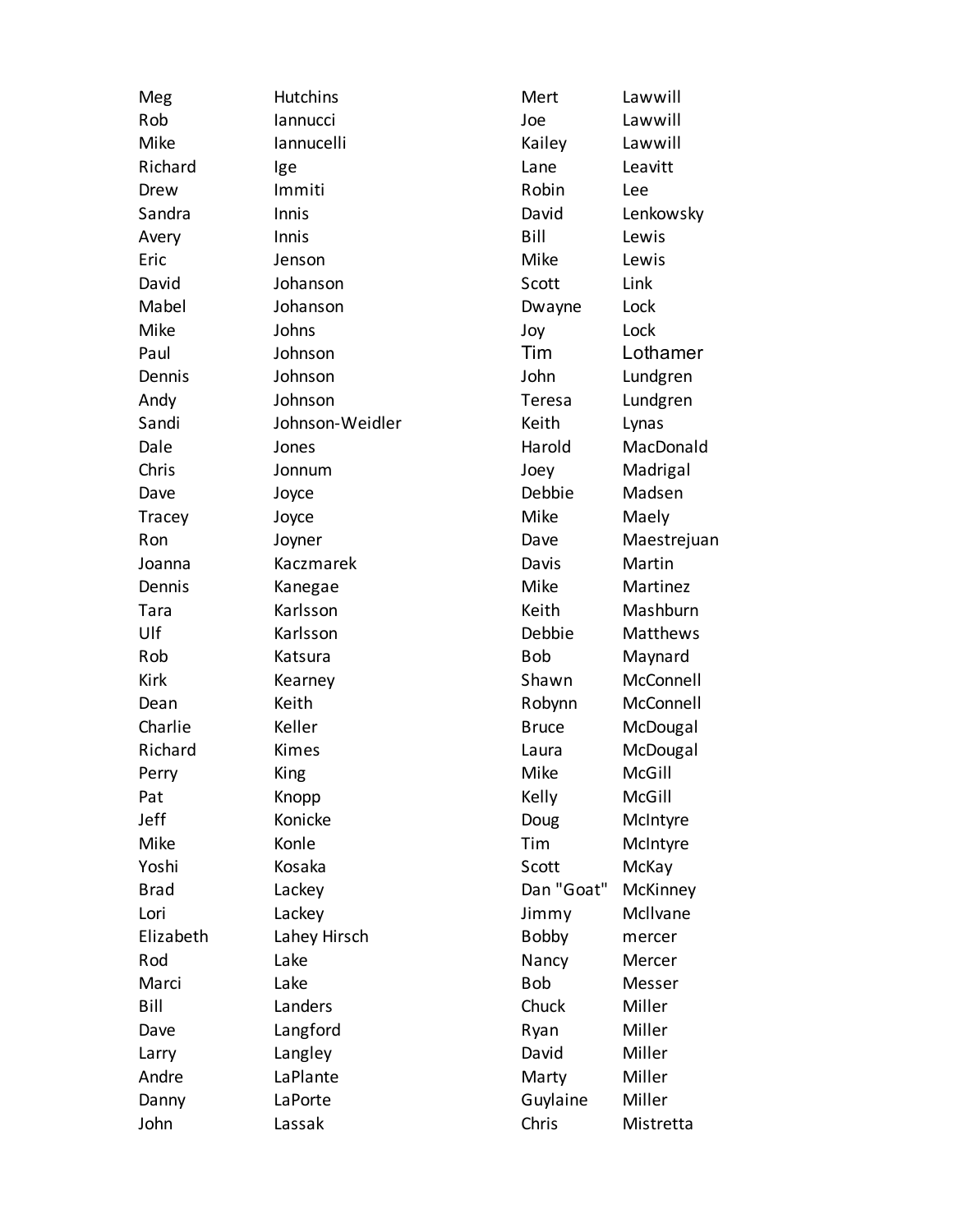| Annette         | Mitchell      | Chuck        | Palmgren  |
|-----------------|---------------|--------------|-----------|
| Thomas          | Moffett       | Mike         | Panzica   |
| Lili            | Mones         | Joe          | Pape      |
| Jose            | Monge, Jr.    | John         | Parker    |
| Graham          | Monteath      | Kenny        | Parrish   |
| Rob             | Morrison      | John         | Pavich    |
| Judy            | Morrison      | Renee        | Payen     |
| Eddie           | Mulder        | Billy        | Payne     |
| Jodi            | Mulder        | Mitch        | Payton    |
| Tony            | Munio         | Kristen      | Payton    |
| Bill            | Murdock       | <b>Bruce</b> | Penhall   |
| Stephen         | Murray        | Laurie       | Penhall   |
| Peter           | Murray        | Danny        | Perkins   |
| Rob             | Muzzy         | Keady        | Perkins   |
| Marian          | Nakagawa      | Jim          | Perry     |
| Sel             | Narayana      | John         | Perry     |
| Uma             | Narayana      | Wendy        | Perry     |
| Derek           | Natvig        | <b>Bart</b>  | Perry     |
| <b>Mercedes</b> | Natvig        | Jerry        | Peters    |
| <b>Nick</b>     | Nazzisi       | Edie         | Peters    |
| Ken             | Neal          | Stu          | Peters    |
| <b>Beth</b>     | Neal          | Todd         | Peterson  |
| Marie           | Neill         | Mary         | Petty     |
| Norman          | Neumann       | Ron          | Pierce    |
| <b>Brandon</b>  | Neumann       | Carol        | Pierce    |
| Mark            | Nevin         | David        | Pingree   |
| Jody            | Nicholas      | Allen        | Pope      |
| Bev             | Nicholas      | Mary         | Pribble   |
| Jory            | Norsworthy    | Don          | Pribble   |
| John            | Norsworthy    | Reg          | Pridmore  |
| Sonny           | Nutter        | Gigi         | Pridmore  |
| Dianna          | <b>Nutter</b> | Fuzzy        | Quaranto  |
| Tom             | O'Malley      | Chris        | Radtke    |
| Jim             | Odom          | Nancy        | Radtke    |
| Jake            | Ortiz         | Jon          | Rall      |
| Roland          | Ortiz         | Chase        | Rastegar  |
| <b>Steve</b>    | Ortiz         | Alan         | Rice      |
| Kenny           | Osberg        | Pat          | Riley     |
| George          | Osborne       | Debbie       | Riley     |
| Jud             | Oshier        | Charlie      | Roberts   |
| David           | Ossenmacher   | Art          | Robertson |
| Kathleen        | Ossenmacher   | Edie         | Robertson |
| <b>Brad</b>     | Owen          | Nadine       | Roemer    |
| Rick            | Oxton         | Joe          | Root      |
| Phil            | Palazollo     | Jack         | Ross      |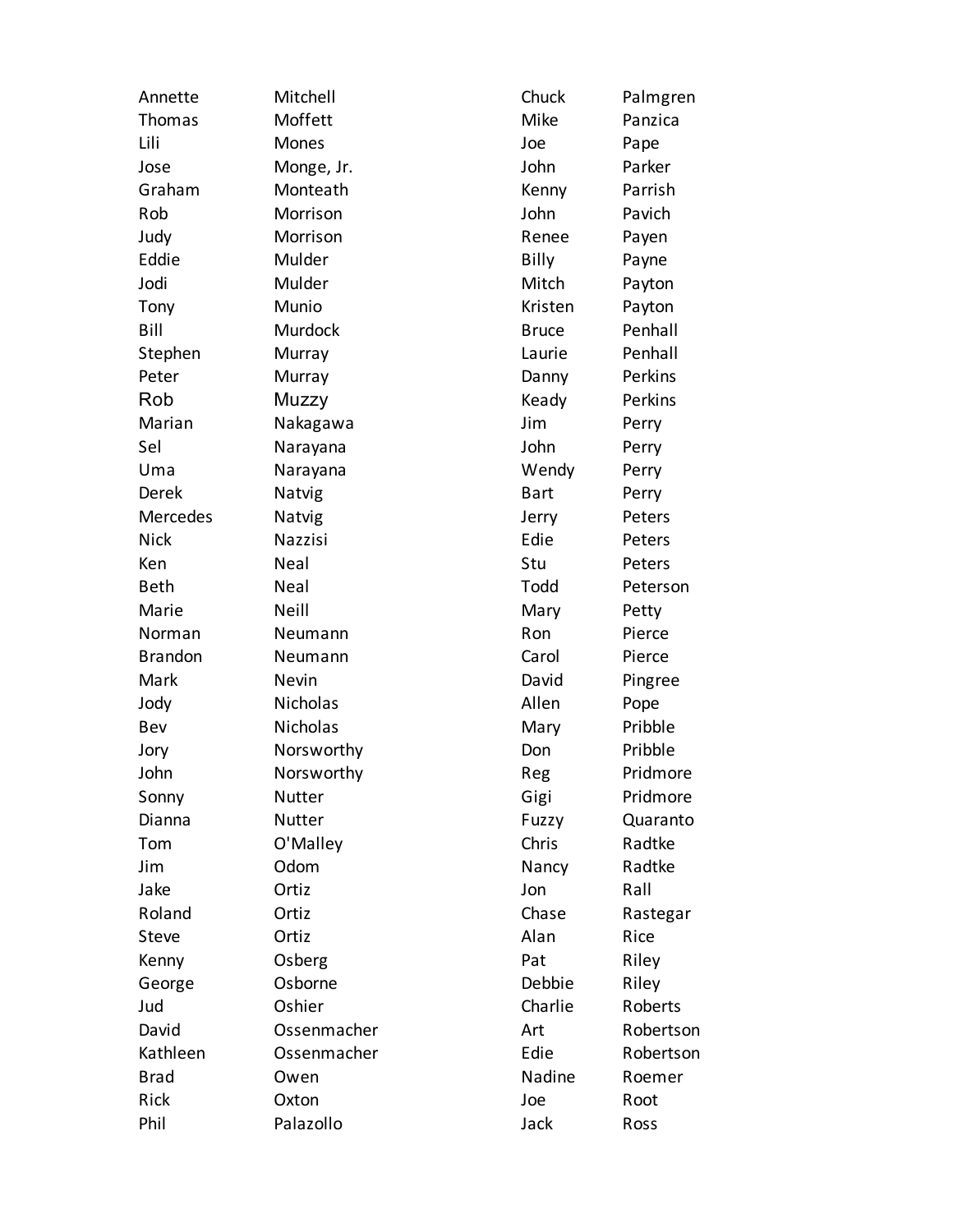| Diane         | Roth          | C.J.           | Stewart        |
|---------------|---------------|----------------|----------------|
| Jon           | Row           | Ron            | Stewart        |
| Gordon        | Rudy          | <b>Bruce</b>   | Stjernstrom    |
| Chris         | Rudy          | Cherry         | Stockton       |
| Dan           | Ruesch        | <b>Steve</b>   | Storz          |
| Al            | Russell Jr.   | Joanne         | Storz          |
| Al            | Russell Sr.   | Neil           | Storz          |
| Ed            | Scheidler     | Janelle        | Struebing      |
| <b>Blaine</b> | Schuttler     | <b>Buddy</b>   | <b>Stubbs</b>  |
| Heather       | Schuttler     | Tim            | Suchomel       |
| Jon           | Seidel        | Colby          | Sue            |
| Bill          | Seifert       | Daina          | Sue            |
| Peggy         | Seifert       | Haley          | Sue            |
| Tom           | Sera          | Wes            | Sue            |
| Allan         | Seymour       | Karen          | Sue            |
| Tom           | Seymour       | Barry          | Sulkin         |
| Anne          | Seymour       | Mark           | Sullivan       |
| Rick          | Shafer        | Denis          | Suter          |
| Howard        | Shapiro       | <b>Steve</b>   | Swytak         |
| Bill          | Sherman       | Jay            | Tanner         |
| Cheryl        | Sherman       | <b>Theresa</b> | Tanner         |
| Gary          | Shultz        | Ron            | Tanner         |
| Mike          | Sixbery       | Cary           | Tanner         |
| Dawn          | Sixbery       | Dean           | Tayler         |
| Diana         | Slumskie      | Mike           | Taylor         |
| Doug          | Slumskie      | <b>Brad</b>    | Teegarten      |
| <b>Brian</b>  | Slumskie      | Duane          | <b>Teevans</b> |
| Fadla         | Slumskie      | Keith          | Terry          |
| Kelly         | Small         | Kevin          | Tidball        |
| Phil          | Smith         | Diane          | Tine           |
| Bill          | Smith         | <b>Bruce</b>   | Tine           |
| Rick          | Smith         | <b>Brian</b>   | Tinkler        |
| Franz         | Soellhammer   | <b>Bobby</b>   | Tocco          |
| Devon         | Sowell        | Mike           | Tomlin         |
| Jon           | Speight       | Angie          | Tomlin         |
| Mike          | Spencer       | Ed             | Toomey         |
| Craig         | Sprecher      | Phil           | Turgasen       |
| Lou           | <b>Stands</b> | Roy            | Turner         |
| Paul          | Stannard      | <b>Barb</b>    | Turner         |
| Peter         | Starr         | Dennis         | Twogood        |
| <b>Bob</b>    | Starr         | John           | Ulrich         |
| <b>Steve</b>  | Stasiefski    | Calvin         | Uyeda          |
| Sue           | Stembridge    | Rosalia        | Van Tichelt    |
| Russ          | Stern         | Bill           | Van Tichelt    |
| Chris         | Steward       | Donna          | Vandenberg     |